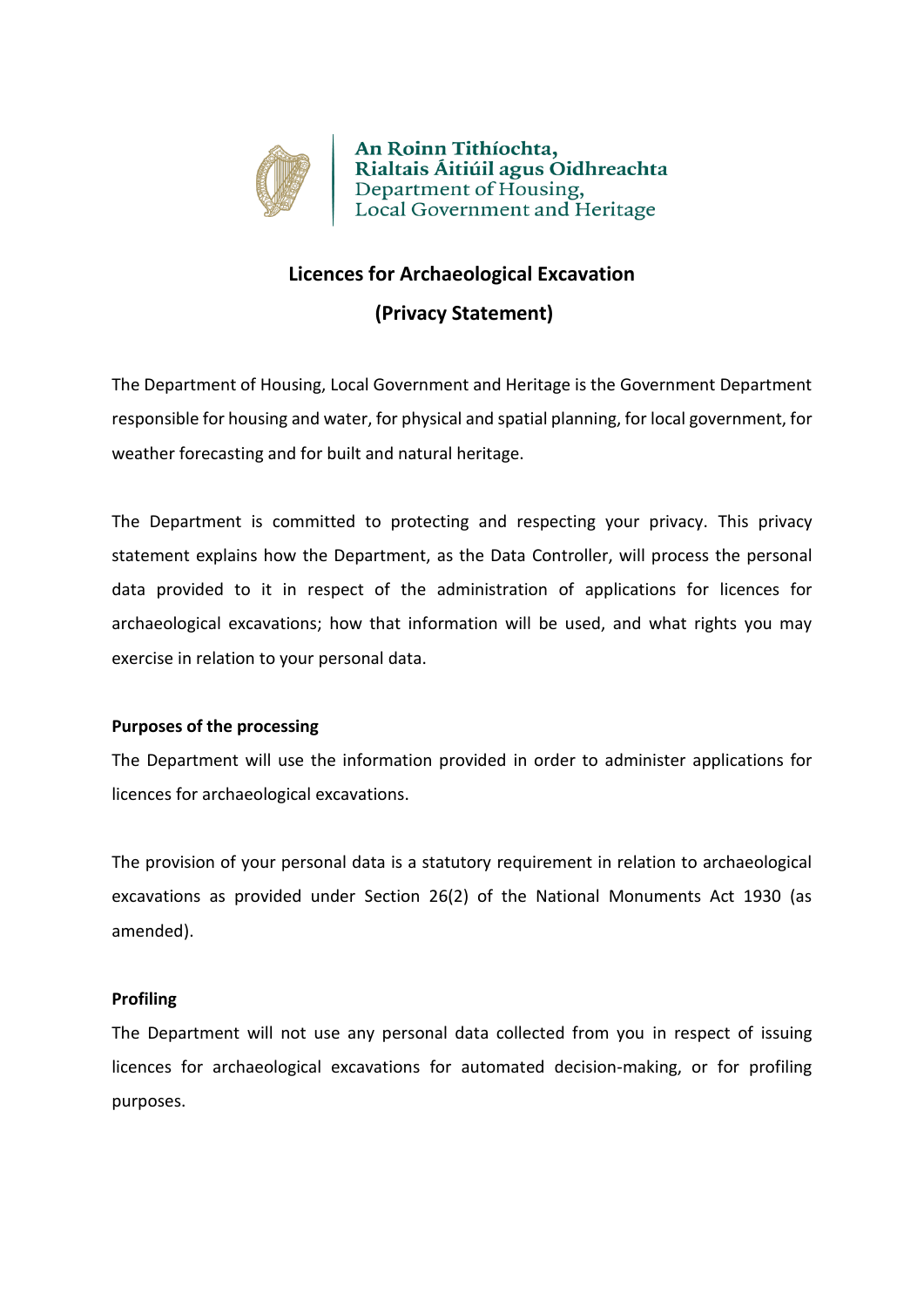#### **Lawfulness of processing**

This processing of your personal data is lawful under GDPR Article 6(1)(e) and Section 26(2) of the National Monuments Act 1930 (as amended).

#### **Security of your personal data**

The Department implements appropriate technical and organisational measures to protect your information from unauthorised access. However, despite these efforts, no security measures are perfect or impenetrable, and no method of data transmission can be guaranteed against any interception or other type of misuse. In the event that your personal data is compromised as a result of a breach of security, the Department's Breach Management policy and procedures will be implemented.

#### **Recipients of the data**

Excavation licence applications and associated documents are shared with the National Museum of Ireland as provided for under the National Monuments Acts.

Personal data may be exchanged with other Government Departments, local authorities, agencies under the aegis of the Department, or other public bodies, in certain circumstances where this is provided for by law.

## **Cross-border Data Transfers**

The Department will not transfer personal data collected in respect of issuing licences for archaeological excavations to any country or international organisation outside the EU/EEA.

## **How long will your data be kept?**

The Department will generally only retain your personal data for as long as necessary to fulfil the purposes for which it was collected, including to satisfy any legal, accounting or reporting requirements, including compliance with the National Archives Act 1986, where appropriate. It may be retained longer for scientific or historical research purposes, or for statistical purposes.

#### **Your rights**